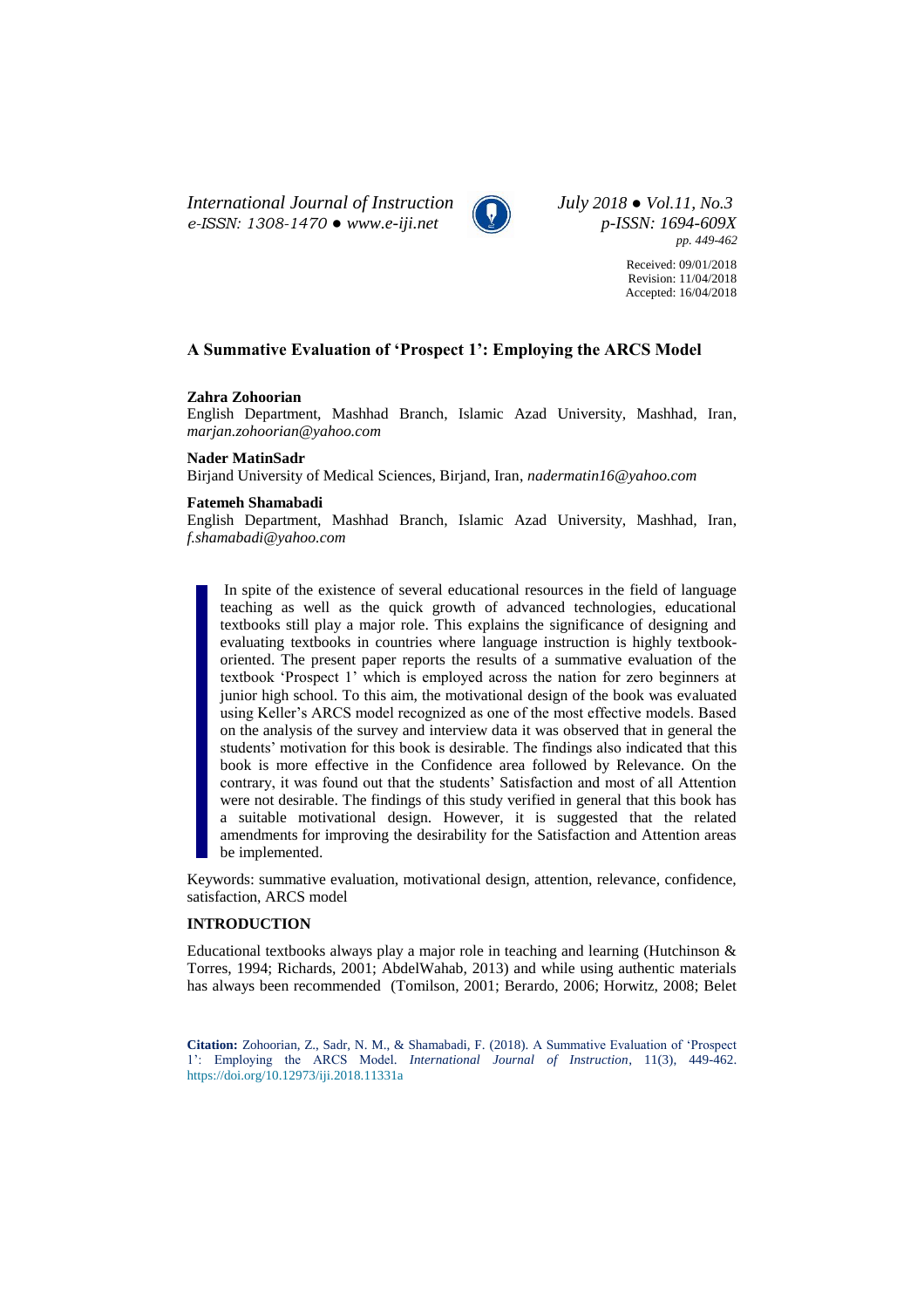Boyaci & Guner, 2018), still it may not be possible to 'repel the total use of materials specifically designed for language learners' (Zohoorian & Pandian, 2011).

That is why as much the preparation of a textbook is considered as of significant importance, continuous evaluation of educational books based on actual and everyday needs of the learners is basically important (Hutchinson & Waters, 1987). Thus, it is only then that the implementation of a comprehensive evaluation process and the efficacy of a book for teaching can be realized.

On the other hand, one of the factors that affect learners' achievement is motivation. According to Maehr (1984) and Wigfield (1994) learners are more likely to begin a task and continue working on it if they actually want to do so. In fact, motivation for learning a second language is one of the realizations of positive attitudes toward the language. Therefore, if students have positive attitudes toward the teachers, materials and methods, they will try to learn the language. However, if they have negative attitudes toward the language, materials, and the teachers, they will hardly achieve any success (Bas & Beyhan, 2010).

The ARCS Model of Motivational Design was originally designed by John Keller for improving the learning process with motivation. In this model motivation is "the result of satisfaction of personal needs (the value) and also the amount of their expectancy to be succeeded" (Keller & kopp, 1987, p.289). According to Keller (1987) it is a method for improving the motivational appeal of instructional materials. Keller defines motivation as "what people desire to do, what they choose to do, and what they commit to do" (Keller, 2010, p.3). This model has four conceptual categories and it incorporates a systematic design process called motivational design (Keller, 1987, p. 2). The four main areas of this model are Attention, Relevance, Confidence, and Satisfaction. Each of these areas has subcategories that define the specific aspects of motivation. "A stands for Attention which is described as a tool for arousing student curiosity and interest" (Keller, 2006, p. 4). Attention which is the most important part of this model and raises the motivation of learners refers to tactics for capturing the learners' interests and sustaining their attention (Malik, 2014). Relevance relates to "the student's experiences and needs" (Keller, 2006, p. 4). According to Keller, relevance refers to using words and examples which learners are familiar with. Malik (2014) states that the focus in Confidence area is on the establishment of "positive expectations for achieving success". By satisfaction students should gain some types of reward or satisfaction from a learning experience. In other words, when learners appreciate the results, they will be motivated to learn (Malik, 2014).

While the role of the educational materials and textbooks is increasingly acknowledged, the critical significance of designing, redesigning, evaluating and selecting the required textbooks amongst the existing and available sources becomes clearer in contexts where the teaching and learning of English are chiefly textbook-oriented (Moghtadi, 2014). The selection of a book or continuing education based on edited books depends on such conditions as performing evaluation, modification, and the required changes (Knox, 2002). As an imperative process for improvement, evaluation is widely acknowledged as a powerful means of improving the quality of education (Hutchinson & Waters, 1987).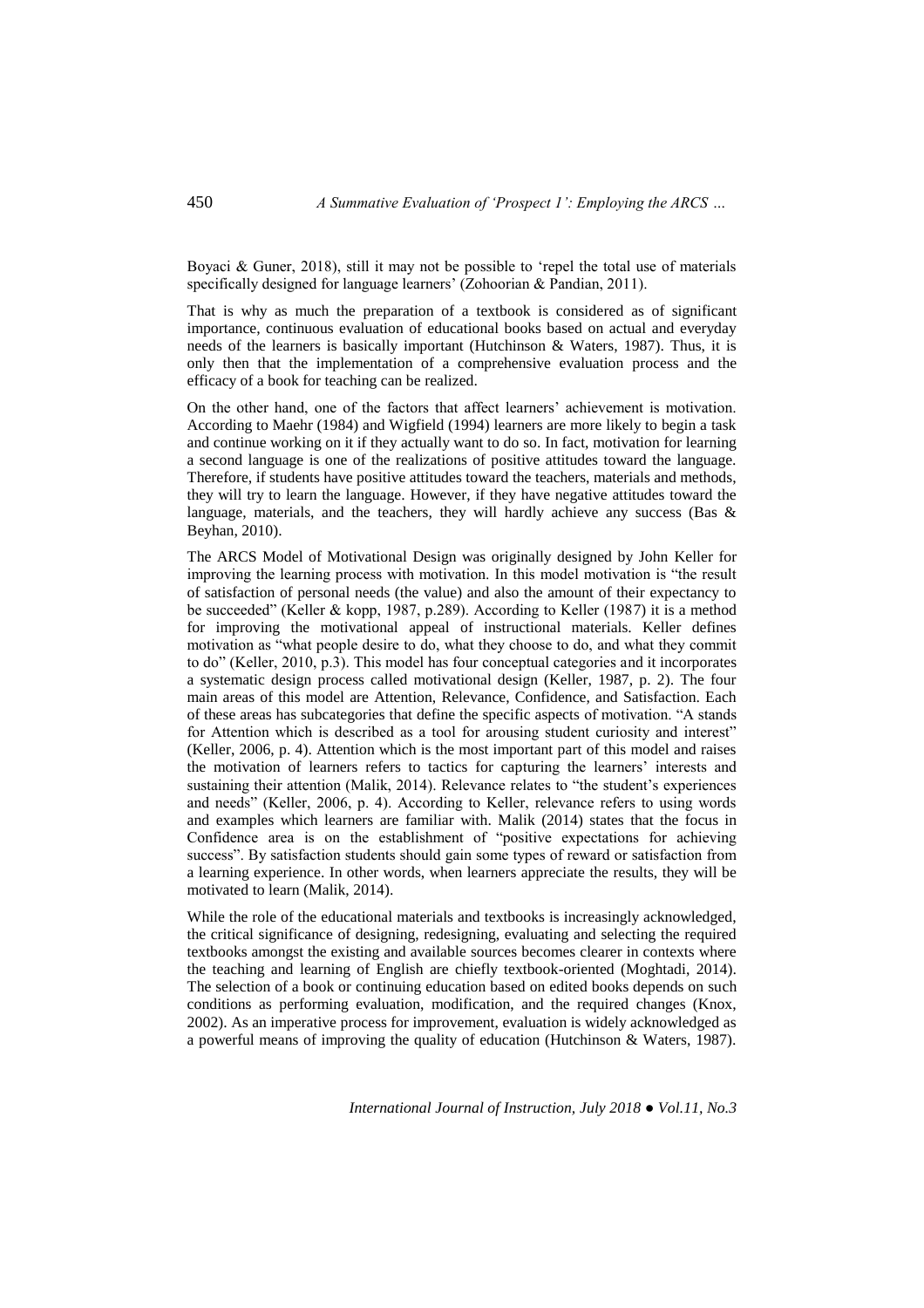Summative and formative evaluations are two broad categories of evaluation types. As the name suggests summative evaluation, also sometimes referred to as external evaluation, is a method of evaluating the worth of a program at the close of the program activities (Corlazzoli & White, 2013) while findings are typically employed to help determine whether a plan should be adopted, continued, or modified for improvement. This evaluation process provides program staff with ongoing feedback for program changes as well as a periodic review of long-term progress on major program goals and aims (Russ-Eft & Preskill, 2009).

However, as far as Prospect 1 is concerned, despite the appreciable efforts for the preparation of such a textbook, there is an inevitable need for ongoing evaluations and revisions for removing weaknesses and improving strengths. Pertaining to Prospect 1, several researchers have evaluated the book from different aspects and points of view; for instance, intercultural competence (Ahmadi Safa & Farahani, 2015), culture and identity (Rezaei & Latifi, 2015), Emotion-based Language Instruction (Pishghadam & Rostami Sarabi, 2015), functional approach (Ramezani & Rostambeik Tafreshi, 2015), task-based Perspective (Zand Moghadam & Rahimi Golkhandan, 2015), discourse Analysis Features (Soodmand Afshar, 2015), analysis of pictures (Adel & Talebian, 2015), employing Cisar and Basturkmen's Model (Alavinia & Zeinolabedini, 2015), foreign language teaching methodology (Mahmoodi & Moradi, 2015), grammar perspective (Mirzaei & Taheri, 2015) , etc. However, a careful review of literature informs us that the motivational design of this book is not investigated and there seems to be a dearth of research in this area. Accordingly, with regard to the important role of this book as the first experience in learning English for students and also motivation as an important factor in students' success and failure, this research aimed at investigating this book from the motivational perspective. In the view of the above discussions and based on the objectives expressed, the following research questions are formulated:

RQ1. To what extent is the textbook "Prospect 1" motivating based on ARCS model?

RQ2. What are the students' perspectives regarding the textbook "Prospect 1" on the basis of its motivational design?

RQ3. What are the teachers' perspectives regarding the "Prospect 1" book on the basis of its motivational design?

# **METHOD**

As taking solely a quantitative approach may not enable the researcher to fully understand the context of the study and the participants' voices might not be heard, the survey could only provide limited insight into the ways the students were motivated according to the motivational design model. Also, the drawbacks of a sole qualitative approach such as the limited number of participants and the problem of generalizability as well as the inclusion of personal interpretations and views encouraged the researchers to employ a mixed method. So that a mixture of both research methods will overcome these weaknesses which exist in either qualitative or quantitative methods (Ary, Jacobs, Razavieh, & Sorensen, 2010; Creswell & Plano Clark, 2011; Teddie & Tashakori, 2009). Among the different kinds of mixed-method strategies, parallel mixed-methods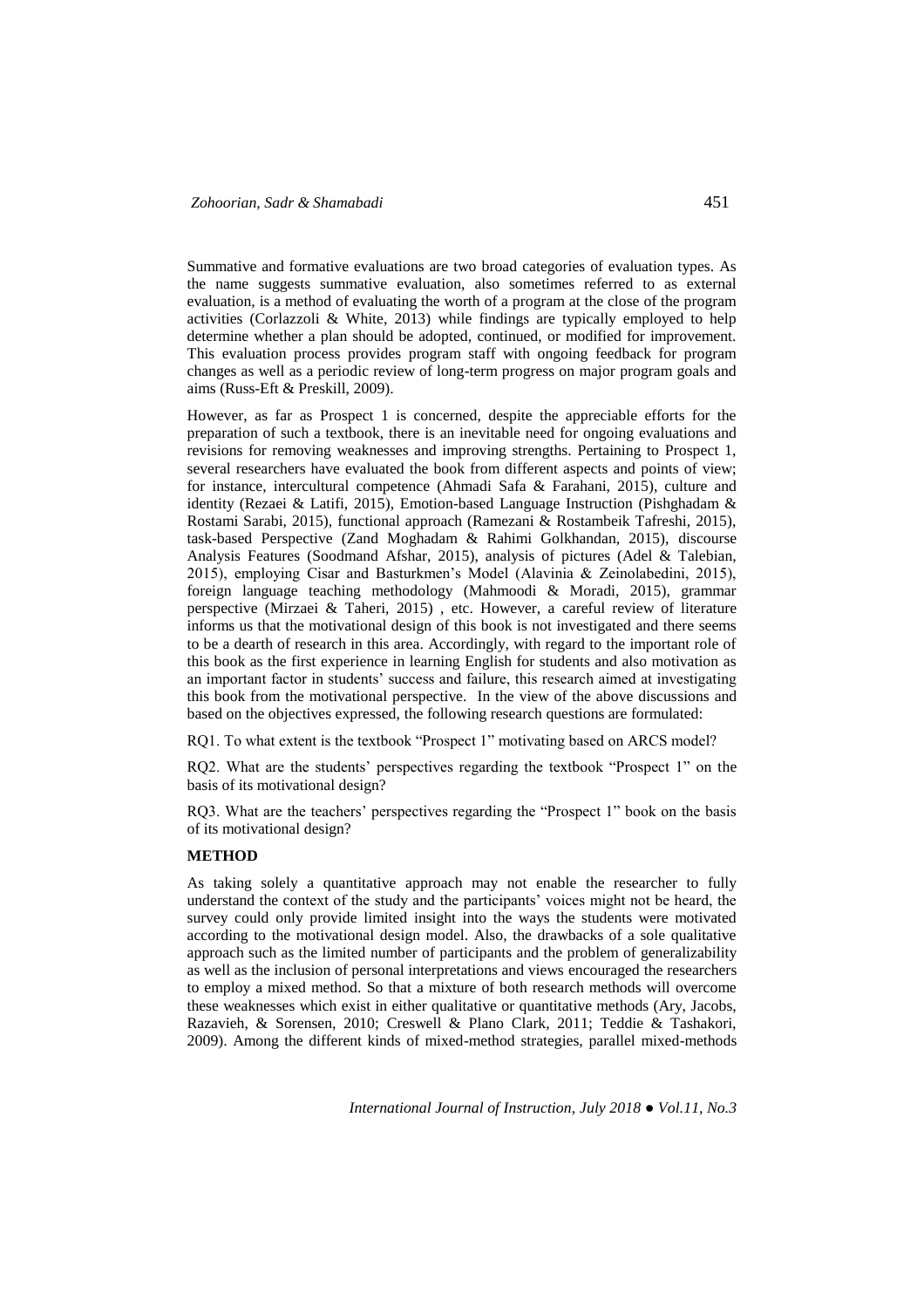design is implemented for the present study. In this kind of design the collection and analyses of the quantitative and qualitative data are conducted separately (Ary, Jacobs, Razavieh, & Sorensen, 2010; Teddie & Tashakkori, 2003). Accordingly, the qualitative phase expanded upon the quantitative phase which deals with the interviews on the student's perspectives toward this new book as well as a semi-structured interview with the teachers.

# **Participants**

The target population for the present study included the students of the first grade junior high school in Iran and the accessible population was the first grade junior high school students of Mashhad. A sample including 384 male and female students, from different schools of Mashhad, both public and private, were selected randomly to participate in this study. They were first grade junior high school students who were selected randomly out of 45,500 (an estimate of the total number of the students). Their age range was 12- 13 years old. Of the whole sample 260 (67.7) were female and 124 (0.32) were male. Thirteen schools; 9 female classes and 4 male classes were selected randomly from 7 educational districts of Mashhad for conducting this study.

The researchers also interviewed 11 students from 11 schools considering different levels of proficiency in English based on the teachers' consultation. The age range of the students was 12-13 of both genders (7 females and 4 males). The students were randomly selected from among high achievers, low achievers, and average achievers. Thus, out of the 7 females 3 of them were high achievers, 1 of them was a low achiever, and 3 were average achievers. Also, out of the four male students, 1 was a high achiever, 2 were low achievers, and 1 was an average achiever. So, overall there were 4 high achievers, 3 were low achievers, and 4 were average achievers.

Similarly, seven English teachers from seven schools, who had the experience in teaching this newly designed book to the students, participated in a semi-structured interview. Their age range was 30 to 49. They were considered as professional experienced teachers as all of them had passed the training courses related to the newly designed textbook. Out of 7 teachers, four held a B.A. in English literature and TEFL (Teaching English as a Foreign Language) and three had M.A. degrees in TEFL, English literature, and general linguistics.

#### **Instrumentation**

This section includes the explanation of the quantitative and qualitative measures.

## *Quantitative measure: Keller's ARCS* questionnaire

The questionnaire employed in this study measured the students' attitude toward the motivational design of the book. This questionnaire, originally designed by Keller, includes 36 items on 5-point Likert scale. The model consists of four main areas of Attention, Relevance, Confidence, and Satisfaction (Keller, 1987). In order to get the students' attitudes toward this book "Prospect 1" the researcher tailored the items towards the book design. As the participants were beginners in learning English, the researches translated the questionnaire into Persian. Then, the translated form of the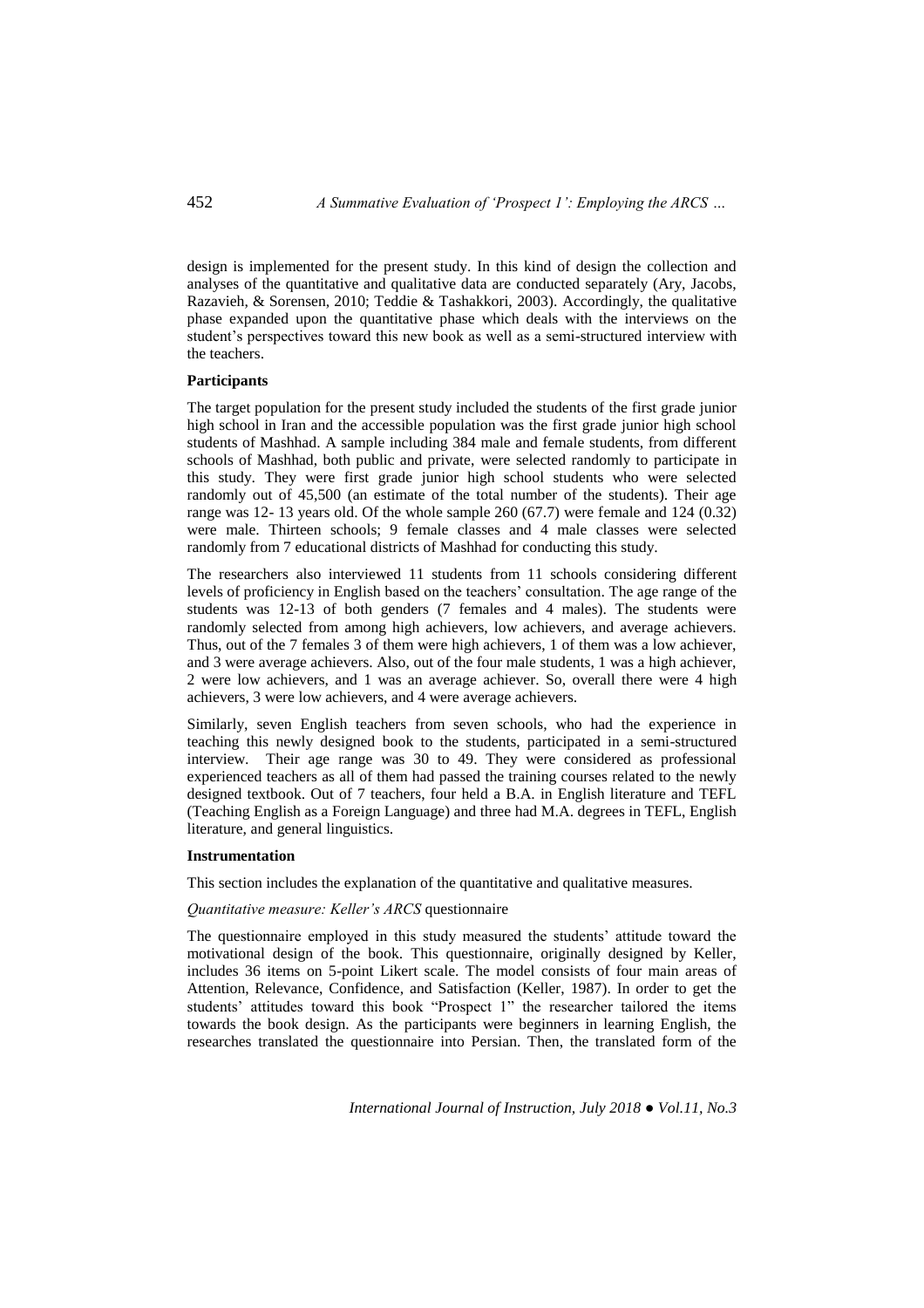questionnaire, given for back translation, was compared to the original items. The translated form was emailed to three assistant professors of applied linguistics for having their comments on the face and content validity. The questionnaire was revised according to the comments of the professors. As the items were translated into Persian the researcher had to find out the reliability and construct validity of the questionnaire. According to the analysis of the construct validity the t-values in items 11 and 25 were not placed within the range of -1.96 to +1.96. Thus, these items were deleted and factor analysis was run on the remainder of the items once more. For estimating the reliability, Cronbach's alpha coefficient was calculated using SPSS 18. The obtained Cronbach's alpha coefficient was greater than 0.7 for the questionnaire and its dimensions.

#### *Qualitative measures of students' interview and teachers' interview*

Appropriate interview questions were prepared for conducting the semi-structured interviews. Questions for students' interviews related to the four dimensions of ARCS. Also, for teachers' interview, four main questions related to four areas of the ARCS questionnaire were prepared to ask the teachers' perspective toward this book. The focus of these questions was on the motivational design of the books.

#### **Data Analysis**

To answer the first research question and based on the normality of the variable entitled "motivation" and its dimensions, parametric one-sample t-test was used.

On the other hand, for the qualitative analysis, the data from the interviews were transcribed and analyzed through inductive data analysis and emergent recurrent themes were found and listed. And finally the teachers' and students' responses to the interview questions were used for analyzing the interviews.

As for the one-sample t-test, a hypothetical mean value is required and this value was calculated as follows according to the valuation of the alternatives.

Assumed Mean 
$$
=
$$
 
$$
\frac{1+2+3+4+5}{5} = 3
$$

In one-sample t test, mean scores are compared with a constant value (i.e., an assumed mean value). If the mean score of the respondents' answers to motivation items and its dimensions is larger than the assumed mean value, it can be claimed that this book is largely favourable (higher than the average level) in motivating students.

Therefore, the statistical hypothesis testing is shown as follows. In this formula  $\mu$  is the average mean of the participants' answers to the items of the motivational design questionnaire and its constructs.

 $H_0: u \leq 3$ Thus, the null hypothesis was  $H_1: \mu > 3$  formed as follows:

H<sub>0</sub> : The average level of the students' motivation related to this book is not desirable.

The test results are shown in the table below.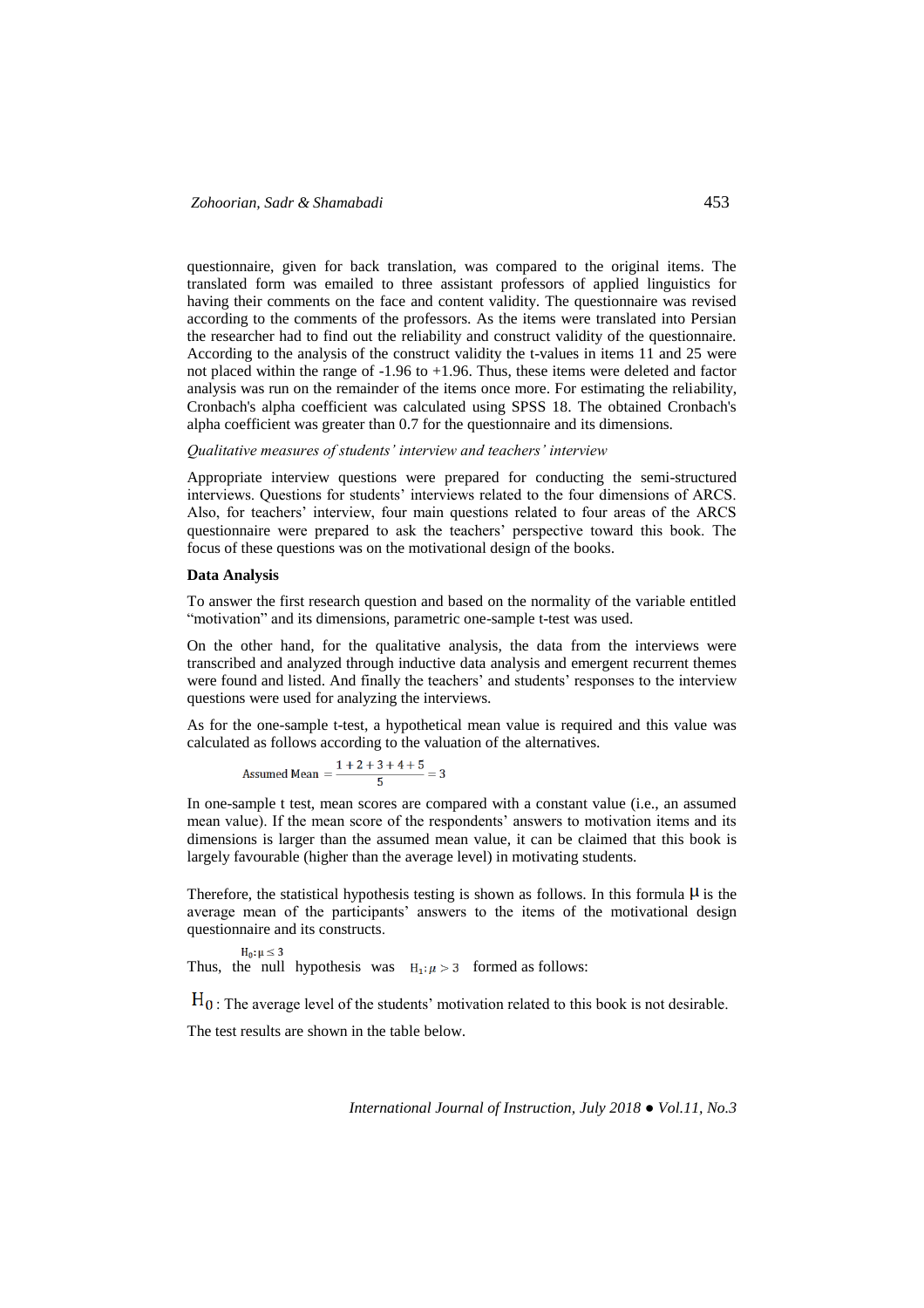# Table 1 One-Sample Test

Test Value  $= 3$ 

|                                 |                  |    |                            |      | 95% Confidence Interval of the Difference |       |
|---------------------------------|------------------|----|----------------------------|------|-------------------------------------------|-------|
|                                 | t                | df | Sig. (2-tailed) Mean Lower |      |                                           | Upper |
| Motivation                      | 5.475            |    | 383.000*                   | 3.18 | .1173                                     | .2487 |
| Attention                       | $-1.092$ 383.276 |    |                            | 2.96 | $-.1179$                                  | .0337 |
| Relevance                       | 2.466            |    | 383.014*                   | 3.10 | .0199                                     | .1763 |
| Confidence 15.473 383 .000*     |                  |    |                            | 3.69 | .6033                                     | .7789 |
| Satisfaction 1.572 383 .117     |                  |    |                            | 3.08 | $-.0208$                                  | .1866 |
| *significant at the 0.05 level. |                  |    |                            |      |                                           |       |

According to table 1, it can be observed that the mean score of the respondents' answers to the motivational design items is equal to 3.18 times, which is larger than the

hypothetical mean value ( $\mu = 3$ ). Moreover, the value of  $\frac{\text{sig}}{2}$  equals .000, which is lower than .05 and t ratio is equal to 5.475, which is a positive value. Therefore, the null hypothesis (H0) is rejected; thus, it can be claimed that the students' motivation for this book is desirable.

The mean score of the respondents' views on Attention dimension equals 2.96, which is

smaller than the hypothetical mean value. In addition, the value of  $\frac{\text{sig}}{2}$  is equal to .138, which is larger than .05 and t ratio equals -1.092, which is a negative value. Therefore, none of the assumptions are met and the null hypothesis is accepted. This means that the students' attention level for this book is not desirable.

The mean value of the respondents' views on Relevance dimension is equal to 3.10,

which is smaller than the hypothetical mean value ( $\mu = 3$ ). Moreover, the value of  $\frac{sig}{2}$  is equal to .007 which is smaller than .05; and t ratio is equal to 2.466, which is a positive value. Thus, the null hypothesis is rejected. Accordingly, it can be argued that the students' Relevance dimension for this book is desirable.

The mean score of the respondents' views on Confidence dimension is equal to 3.69,

which is smaller than the hypothetical mean value. In addition, the value of  $\frac{\text{sig}}{2}$  is equal to .000, which is smaller than .05; and t ratio is equal to 15.473, which is a positive value. Thus, the null hypothesis is rejected and, thereby, it can be argued that the students' confidence in this book is desirable.

The mean score of the respondents' views on Satisfaction dimension is equal to 3.08, which is almost near to the hypothetical mean value. Furthermore, the value of  $\frac{sig}{s}$  is equal to .058, which is larger than .05; and t ratio is equal to 1.572, which is a positive value. Thus, the two assumptions are not met at the same time and the null hypothesis is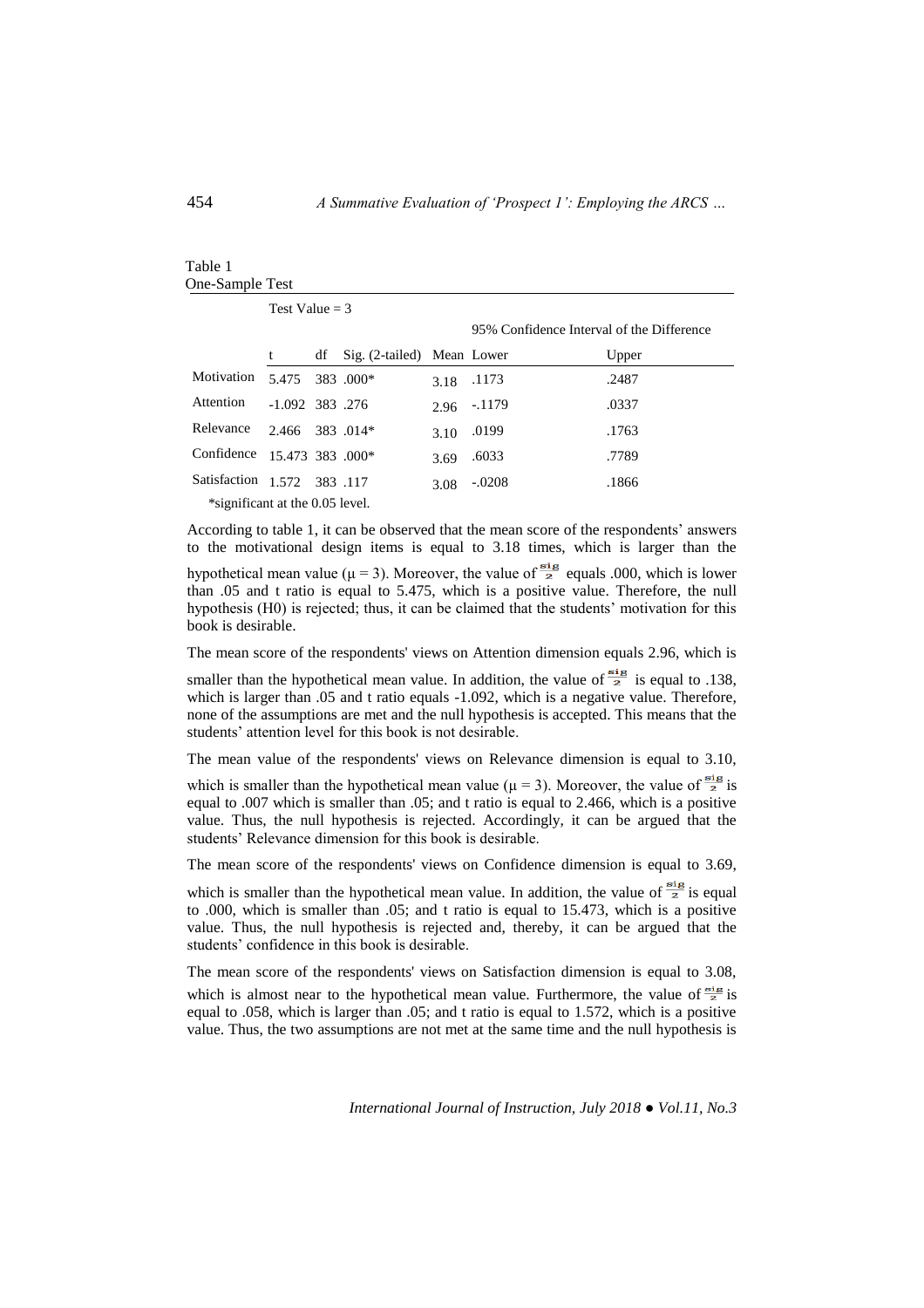accepted with 95 percent confidence. This means that students' satisfaction of this book is not desirable. The following figure demonstrates the percentages related to the motivational design and its dimensions.



Figure 1

The percentages related to motivational design and its four dimension

# **FINDINGS**

#### **Results of the Students' Interviews**

The first question of the interviews from the students related to the Attention area of the ARCS model which deals with using a variety of resources and techniques for grabbing the learners' attention.

Q1: Was the content of the book interesting (and did it give you the motivation for studying)?

Table 2

The most frequent responses of the students to the first question of the interview

| responses                                                | Frequency |  |
|----------------------------------------------------------|-----------|--|
| 1. It is better to make pictures more attractive (It was |           |  |
| boring sometimes).                                       |           |  |
| 2. The Photo dictionary was very interesting.            |           |  |
| 3. The topics of the conversations were interesting and  |           |  |
| gave us motivation for studying.                         |           |  |
|                                                          |           |  |

Note: There were a total of 11 students.

Considering the students' responses to the question related to the Attention area 8 students believed that this book is interesting and only 3 expressed that this book is boring. As the results displayed in table 2 show it can be concluded that this book has been successful in grabbing the students' attention.

The second area of the questionnaire related to Relevance, which in this model deals with goal orientation and familiarity of the learners with the content, and using techniques for making the content relevant to the learners.

Q2.Were the topics presented in this book relevant and useful?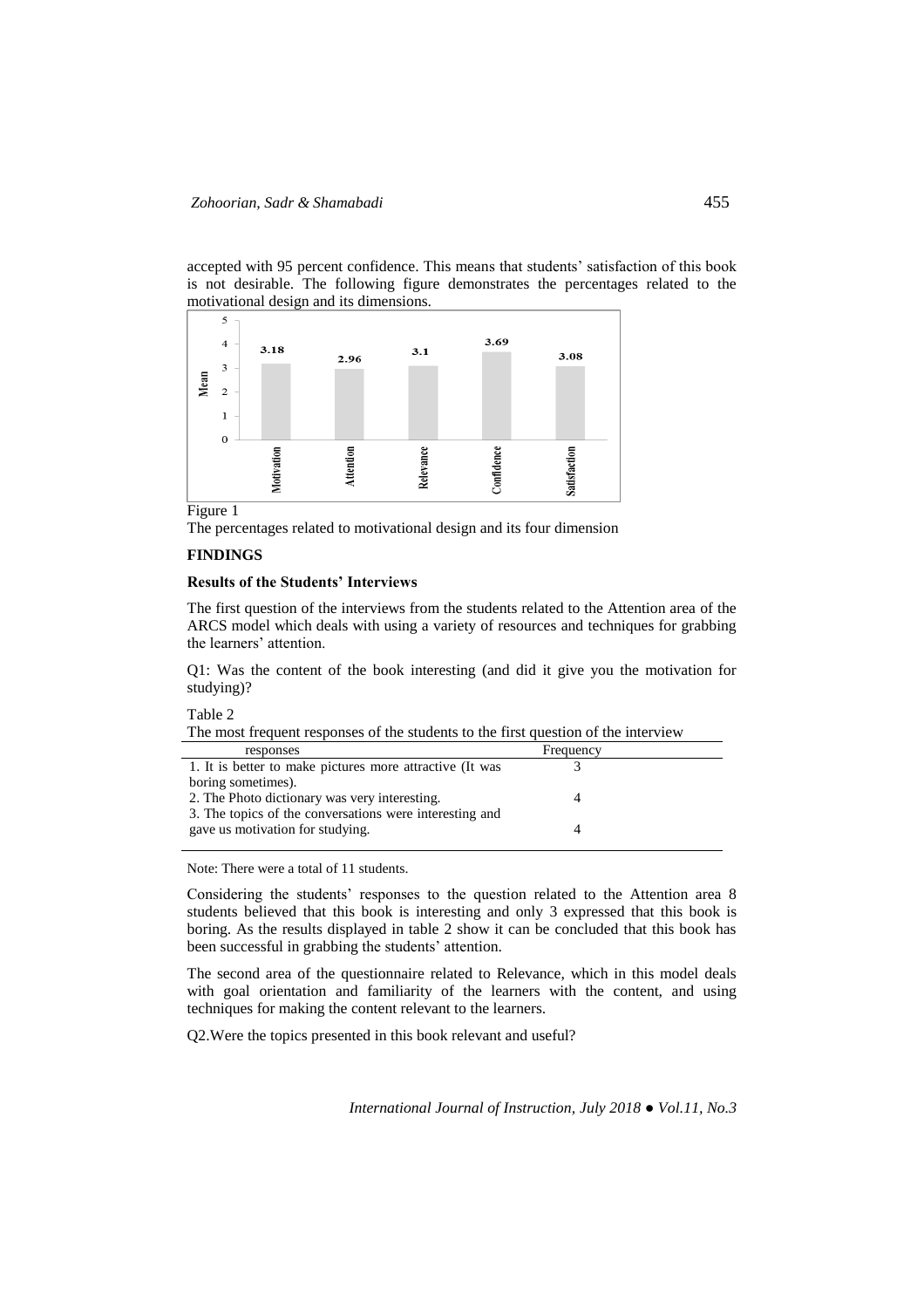Table 3

The most frequent responses of the students to the second question of the interview

| Responses                                                    | Frequency |
|--------------------------------------------------------------|-----------|
| 1. Most of the topics were useful and we need to learn them. |           |
| 2. Only few topics of this book were useful and applicable.  |           |
| Note: There were a total of 11 students                      |           |

Note: There were a total of 11 students.

As the above table demonstrates 9 students stated that the topics were relevant to their needs, so it can be concluded that the book has succeeded in preparing relevant topics and examples and is relevant to learners' needs.

The third area of this model was Confidence. Confidence in this model related to methods for estimating the probability of success and grading policy which is built by positive reinforcement for personal achievements.

Q3. Was the content of this book easy for you to learn?

Table 4

|--|

| Responses                                                                      | Frequency |
|--------------------------------------------------------------------------------|-----------|
| 1. Because the topics and the pictures were selected from Iran, it was more    |           |
| comprehensible for us.                                                         |           |
| 2. It was easy for those participated in the language institutions classes and |           |
| difficult for those who did not attend any classes                             |           |
| 3. The book started with conversation while we didn't know how to read it, we  |           |
| did not know how to study and complete the writing sections.                   |           |
| Note: There were a total of 11 students.                                       |           |

As the above table shows more than half of the students mentioned that they had problems in learning English especially at the first steps. As mentioned before one of the subcategories of confidence refers to the grading policy and students responses show that they have problems with the grading of the content, so it can be concluded that the book has not been successful in the Confidence area. Finally, the forth section, Satisfaction, deals with obtaining some types of satisfaction or reward from a learning experience.

Q4.Were you satisfied with the amount of your effort and your achievement?

Table 5

The most frequent responses of the students to the fourth question of the interview

| Responses                                                                                                                                                                                                                                | Frequency |
|------------------------------------------------------------------------------------------------------------------------------------------------------------------------------------------------------------------------------------------|-----------|
| 1. I was not satisfied because the writing skill was not practiced in class, but for                                                                                                                                                     |           |
| our exams we needed to be able to read and write.                                                                                                                                                                                        |           |
| 2. I was able to learn all sections and our teacher was satisfied with my effort.                                                                                                                                                        |           |
| <b>NET</b> and <b>THE set of the set of the set of the set of the set of the set of the set of the set of the set of the set of the set of the set of the set of the set of the set of the set of the set of the set of the set of t</b> |           |

Note: There were a total of 11 students.

As is demonstrated in the table, 7 students stated that they were not satisfied with the results and only 4 stated that both they and their teacher were satisfied of the results of the assessments. While satisfaction in ARCS refers to designing situations which allow students to use their learned skills, students stated that they did not have enough practice on the writing skill in the classroom, but they were expected to produce some sentences. So, it can be concluded that the book has not succeeded in the Satisfaction area.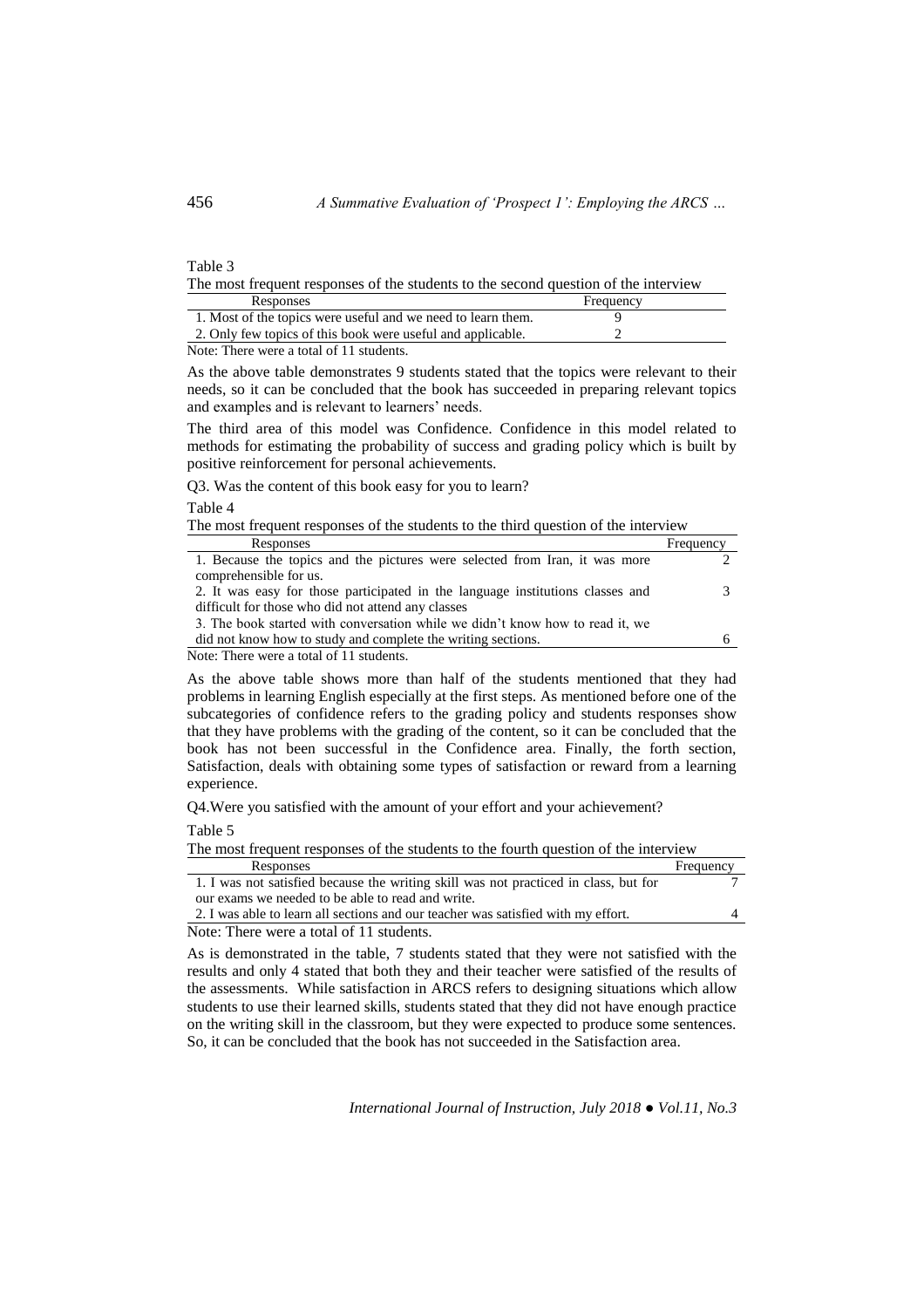## **Results of the Teachers' Interviews**

The first interview question related to the Attention area of the ARCS model.

Q1. Was the content of this book interesting for the students (and did it give them motivation for studying the content)?

Table 6

| The most frequent responses of the teachers to the first question of the interview |           |
|------------------------------------------------------------------------------------|-----------|
| Responses                                                                          | Frequency |
| 1. It was not interesting because it has not used various topics.                  |           |

| 2. The topics and the pictures were interesting for the students.                                                                                                                                                                                                                                |  |
|--------------------------------------------------------------------------------------------------------------------------------------------------------------------------------------------------------------------------------------------------------------------------------------------------|--|
| 3. The pictures and drills were repetitive and most of the time the book was boring.                                                                                                                                                                                                             |  |
| $\mathbf{M}$ and $\mathbf{M}$ and $\mathbf{M}$ and $\mathbf{M}$ and $\mathbf{M}$ and $\mathbf{M}$ and $\mathbf{M}$ and $\mathbf{M}$ and $\mathbf{M}$ and $\mathbf{M}$ and $\mathbf{M}$ and $\mathbf{M}$ and $\mathbf{M}$ and $\mathbf{M}$ and $\mathbf{M}$ and $\mathbf{M}$ and $\mathbf{M}$ and |  |

Note: There were a total of 7 teachers.

The teachers' answers to the first interview question reveals that 4 teachers considered this book as including interesting topics and pictures from which it may be implied that most teachers evaluated this book acceptable on the Attention area.

The second interview question sought to find the teachers' perspectives on the Relevance area.

Q2. Was the content presented in this book relevant to the students' needs?

Table 7

|           | The most frequent responses of the teachers to the second question of the interview |  |
|-----------|-------------------------------------------------------------------------------------|--|
| Responses | Frequency                                                                           |  |

| -------------                                                   | - - - - - - - - - - - |
|-----------------------------------------------------------------|-----------------------|
| 1. The topics were acceptable but it has not given good drills. |                       |
| 2. The topics were relevant and useful for the students.        |                       |
|                                                                 |                       |

Note: There were a total of 7 teachers.

According to the teachers' responses to this aspect it can be concluded that most of the teachers agree that the topics and as a whole this book has been designed according to the students' needs and the content is useful for students; thus, it may be implied that the book has the second quality which is Relevance. The third interview question dealt with the Confidence area.

Q3. Was the content of this book easy for students to learn?

Table 8

The most frequent responses of the teachers to the third question of the interview

| Responses                                                                   | Frequency |
|-----------------------------------------------------------------------------|-----------|
| 1. This book was easy and sometimes boring for some of the students and was |           |
| hard to learn for the rest of the students and discouraged them             |           |
| 2. The level of the book was acceptable.                                    |           |
| 3. The content of the book was easy for all the students.                   |           |
| Note: There were a total of 7 teachers.                                     |           |

As the teachers' responses demonstrate this book has not been successful in the confidence area while more than half of the teacher interviewed referred to it as boring and difficult. The fourth interview question asked about the Satisfaction area.

Q4.Were the students satisfied with the amount of their effort and their achievement?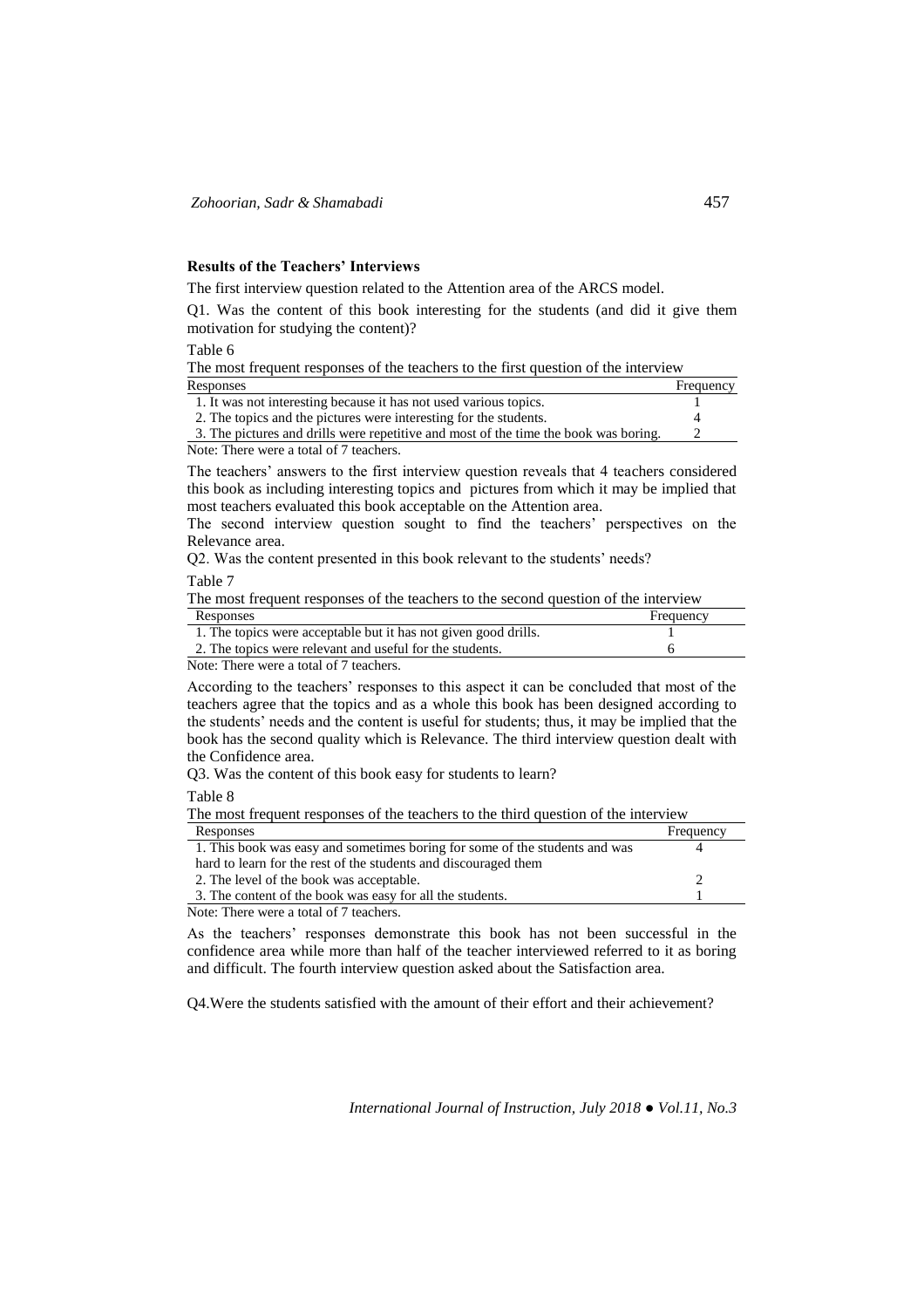| The most frequent responses of the teachers to the fourth question of the interview |           |
|-------------------------------------------------------------------------------------|-----------|
| Responses                                                                           | Frequency |
| 1. Most of the students were satisfied with their achievement and their assessment. |           |
| 2. Only a few of the students were satisfied with their achievement and their       |           |

| assessment.                                                 |  |
|-------------------------------------------------------------|--|
| 3. The students were satisfied with their English speaking. |  |
| Note: There were a total of 7 teachers.                     |  |

Teachers' responses to this question revealed that this book has been acceptable concerning the satisfaction area. Most of the teachers have counted students' scores as a motivational feedback and stated that students were satisfied.

## **DISCUSSION AND CONCLUSION**

The aim of this study was to investigate the students' motivation toward the book "Prospect 1" which has been introduced by the Ministry of Education for the first grade junior high school students. Accordingly, the main research question was concerned with the investigation of the motivational design of the book Prospect1. According to the mean score of the respondents' answers to motivation items which is equal to 3.18, it can be claimed that the students' motivation for this book is desirable.

Also, the mean score of the respondents' views on Attention dimension equalled 2.96, which is smaller than the hypothetical mean value ( $\mu = 3$ ). Thus, it is concluded that the students' attention level by this book is not desirable. As mentioned earlier, students' attention can be achieved by using a variety of resources and techniques. This means that the content of the book has to be based on several resources for making it interesting to the students. Soodmand Afshar (2015), Alavinia and Zeinolabedini (2015), conducting a content analysis of this book, concluded that besides many strengths of this book it has some weaknesses in using situations and attractive images and topics.

Moreover, the mean value of the respondents' views on Relevance dimension was equal to 3.10, which is smaller than the hypothetical mean value ( $\mu = 3$ ). Accordingly, it can be argued that the students' Relevance dimension by this book is desirable. Relevance in this model deals with the familiarity of the learners with the content, and using techniques for making the content relevant to the learners. According to the results of the study conducted by Adel and Talebian (2015), the students evaluated the pictures of this book motivating and relevant. It can be concluded that the students preferred pictures which showed their own similar situations and those of their peers in school and classroom. In another study which investigated the perceptions of seventh grade students, Pishghadam and Rostami Sarabi (2015) stated that this book has been quite successful in terms of selecting vocabularies which every student at every social, cultural, and economical level, more or less, has faced.

Furthermore, the mean score of the students' responses to the Confidence dimension was equal to 3.69, which is smaller than the hypothetical mean value. Thus, the null hypothesis is rejected and, thereby, it can be argued that the students' confidence in this book is desirable. Pishghadam and Sarabi (2015) claimed that it is easier to learn when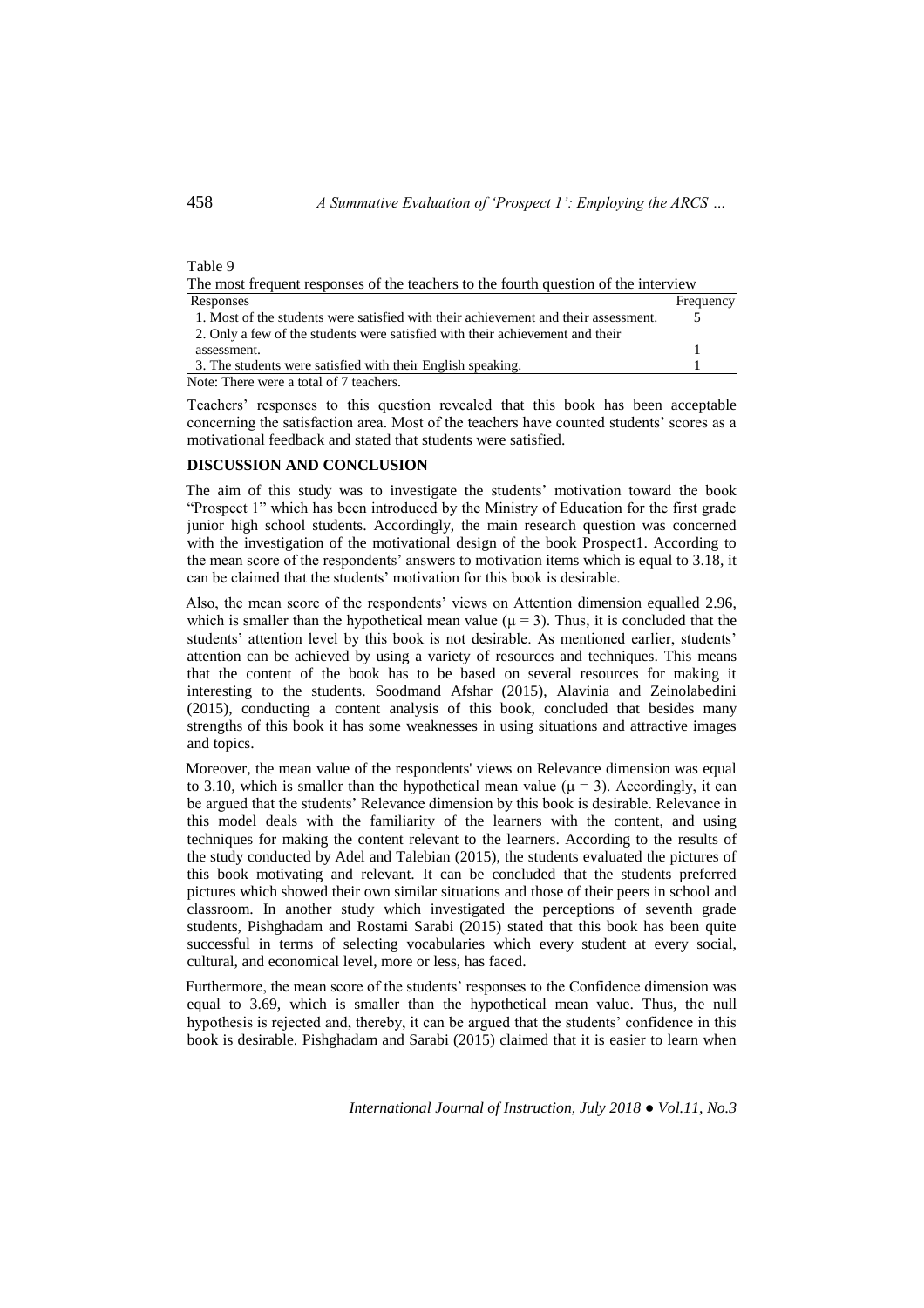the students have a higher degree of emotional sense toward the words and the content. Confidence in this model relates to the methods of estimating the probability of success and grading policy. Soodmand Afshar (2015), Stated that the level of difficulty of this book is not clear. In other words, it is not ranged from easy to difficult, but still students' responses to the confidence aspect has been desirable because the topics of this book relate to the learners' culture and this has made the students confident that they are able to learn the content.

Finally, the mean score of the respondents' views on Satisfaction dimension is equal to 3.08, which is almost near to the hypothetical mean value. This means that students' satisfaction of this book is not desirable. According to the results of the study conducted by Mirzaei and Taheri (2015), this book failed in providing challenging situations for all students by different linguistic levels. It can be concluded that this book needs some challenging in designing and interesting topics that students at the end, obtain some types of satisfaction from a learning experience.

Overall, the findings of this study revealed that on the whole this book has a desirable motivational design based on the students' responses to the items of the questionnaire and the interview questions. However, it needs to be mentioned that both teachers and students stated that the grading of the book content is not desirable. Students and teachers mentioned that it is better to begin with learning the alphabet. Teachers stated that the students were confused while they did not have a knowledge and skill of reading and writing. Most of the teachers contemplated that at this level teaching English through conversation is not efficient and there is an inevitable need to teach the alphabet first. This requires textbook authors' consideration in investigating the issue.

Another factor which affects the students' motivation is their variable linguistic levels. Some of the students mentioned that this book was very easy for them and mostly it was boring. On the other hand, some of them stated that it was very difficult because they had no experience of attending institution classes. This is also mentioned by the teachers as a problematic area, to have some students who already know more than the content of the book who deem the book is boring and another group who are zero beginners who lose their confidence.

Finally, the teachers suggested some related points. To make the content more interesting, there might be an inclusion of points related to other cultures which is ignored in this book. Additionally, while this book is prepared for all Iranian students, the pictures are limited to Tehran and few situations like school and students and other ethnic groups are ignored. Also, the absence of phonetics for the photo dictionary is felt. The teachers also stated that the listening parts are very stimulating to the students, but the audio version of the book is not accessible to most of the students.

## **PEDAGOGICAL IMPLICATIONS**

The results of the present study have some pedagogical implications for policy makers, researchers as well as English language textbook designers. The findings of this study offer insights for those involved in educational administration and materials development, especially the authors who work in the Ministry of Education to re-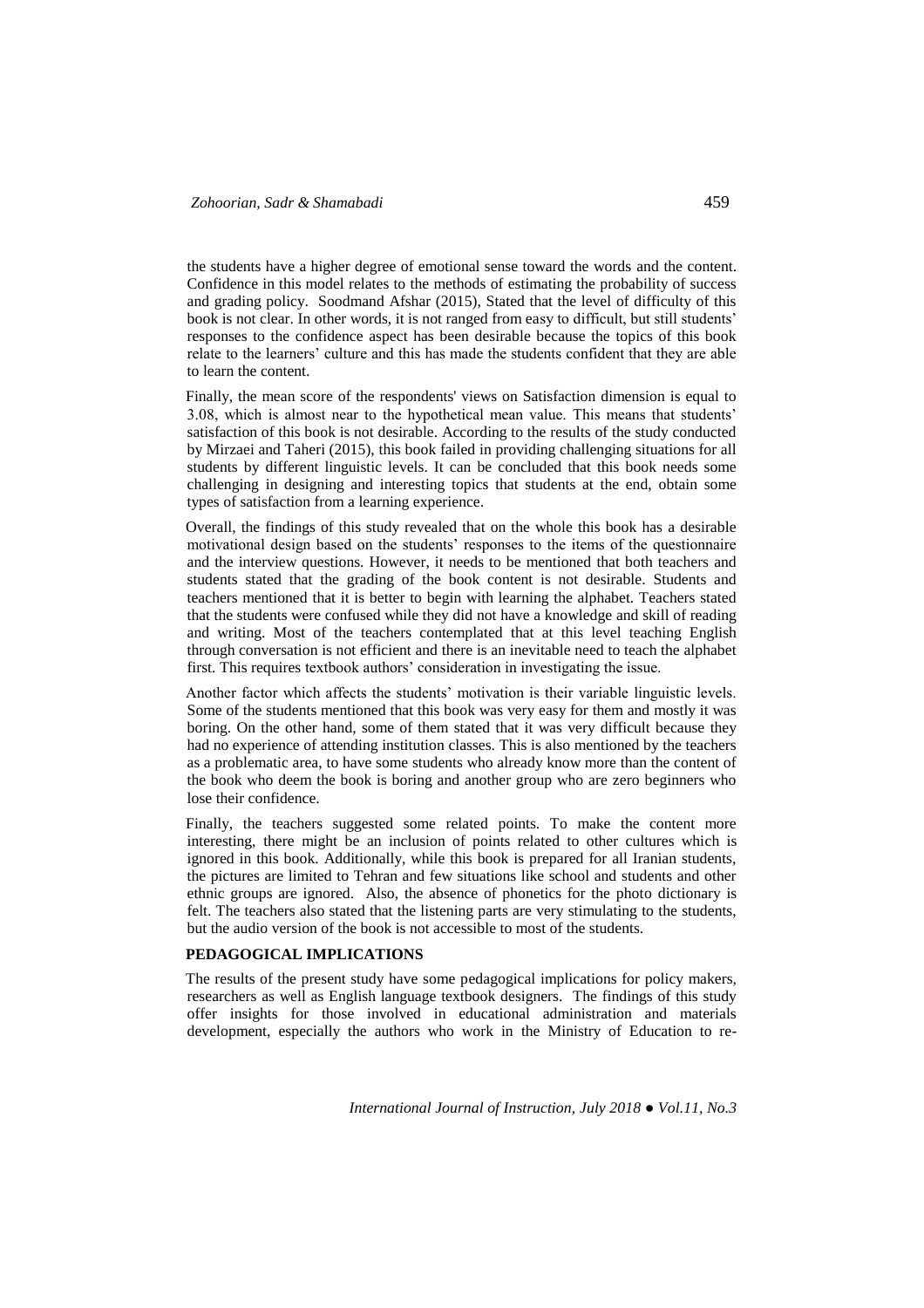evaluate the current textbooks used in junior high schools and provide revised versions of them with sufficient supplementary sources available to both teachers and students. The results can also be useful for syllabus designers and curriculum planners to consider teachers' expectations as well as students' interests and needs while revising the textbooks. In revising the textbooks, good qualities of the textbooks should be retained and the shortcomings should be eliminated. It is suggested that textbook authors pay close attention to these shortcomings and redesign the textbooks.

Comparing the results of this study with similar studies conducted around the country, it can be concluded that the perceptions and expectations of the students may not be the same in different parts of the country; thus, in a centralized Education system, like Iran, the syllabus designers should take into account these differences and develop a book which satisfies the highest number of students.

Textbooks, as one of the important elements of the teaching system, should be as comprehensive as possible in order to meet all students' needs. By evaluating textbooks frequently, they will approximate students' needs. The findings of this study also are useful to language teachers to become more familiar with the students' needs and interests in the present study context. Evaluating the textbooks also helps teachers and syllabus designers to know the strengths and weaknesses of textbooks. The findings of this study also revealed that researchers can apply Keller's ARCS Model in order to evaluate the motivational design of textbooks and conduct a more precise analysis of the students' feedback.

Moreover, other scholars who are interested in textbook evaluation which has to be an ongoing process can use the similar model to evaluate textbooks specially those which are used in large scale and also nation-wide in different educational systems of other contexts. As this model focuses on important constructs and on an important feature; that is, motivation it can be appropriately used for the evaluation of teaching materials specially textbooks.

#### **REFERENCES**

AbdelWahab, M. M. (2013). Developing an English language textbook evaluative checklist. *IOSR Journal of Research & Method in Education*, *1*(3), 55-70.

Adel, M.R. & Talebian, F. (2015). The Cultural Analysis of Pictures of "Prospect 1"from the View point of Turkish, Persian, and Kurdish (Kormanj) Students. *Critical Journal of Texts and Human Sciences program*, *15*(36), 133-158.

Ahmadi Safa, M. & Farahani, M. (2015). Iranian EFL Teachers' Perspectives about Prospect One's Intercultural Competence Development. *Critical Journal of Texts and Human Sciences program, 15(36),* 1-24.

Alavinia, P., & Zeinolabedini, M. (2015). A criticism on Prospect 1 book on the basis of Cisar and Basturkmen's model. *Critical Journal of Texts and Human Sciences program. 3*, 177 – 159.

Ary, D., Jacobs, L. C., Razavieh, A., & Sorensen, C. (2010). *Introduction to Research in Education*. Canada: Cengage Learning.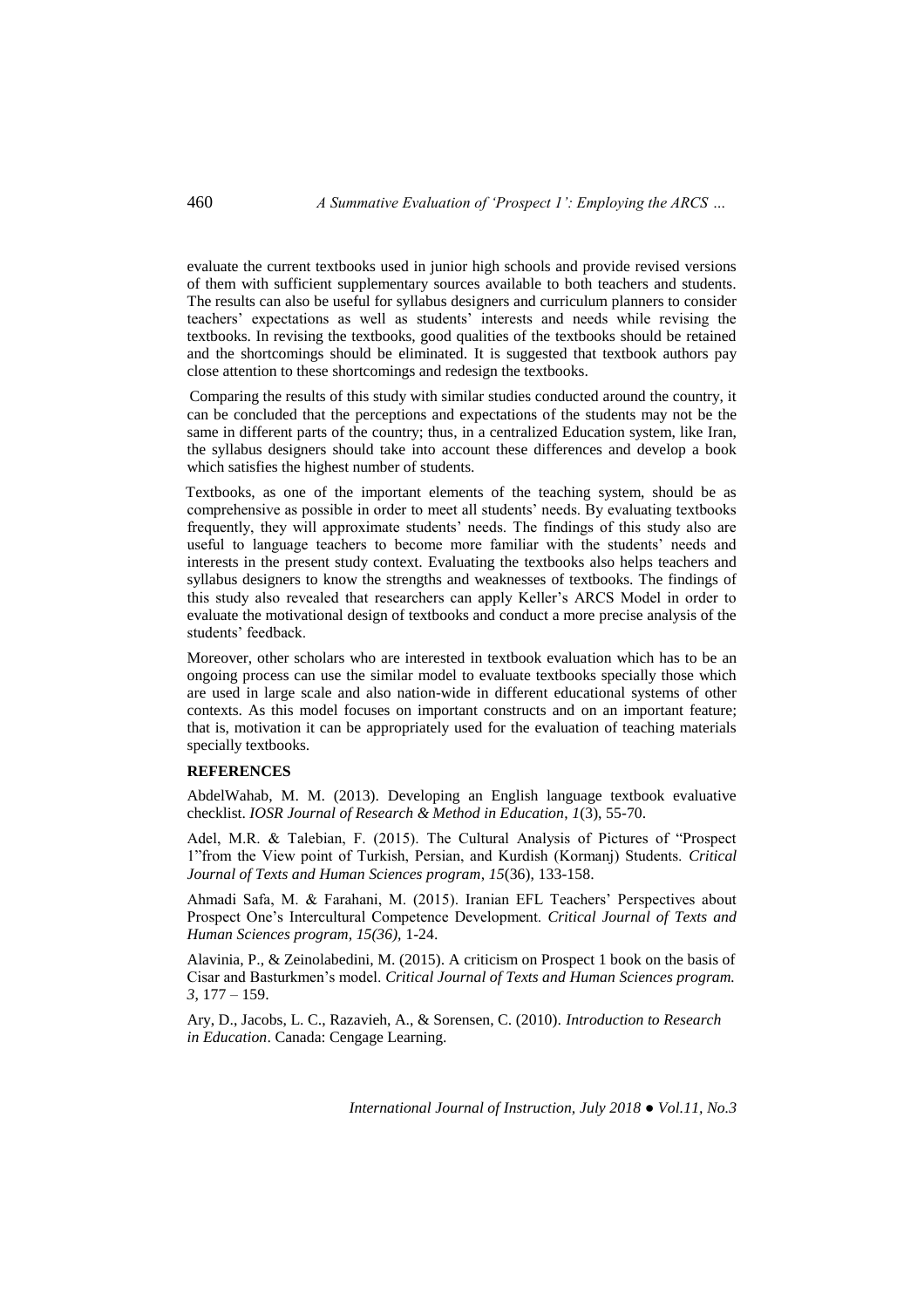Bas, G., & Beyhan, Ö. (2010). Effects of Multiple Intelligences Supported Project-Based Learning on Students' Achievement Levels and Attitudes towards English Lesson. *International Electronic Journal of Elementary Education*, *2*(3), 365-386.

Belet Boyaci, S. D. & Guner, M. (2018). The Impact of Authentic Material Use on Development of the Reading Comprehension, Writing Skills and Motivation in Language Course. *International Journal of Instruction, 11*(2), 351-368.

Berardo, S. A. (2006). The use of authentic materials in the teaching of reading. *The reading matrix 6*(2), 60-69.

Corlazzoli, V., & White, J. (2013). *Practical Approaches to theories of change in conflict, security and justice programmes: Part 2: Using theories of change in monitoring and evaluation.* London: DFID and Search for Common Ground.

Creswell, J. W., & Plano Clark, V. L. (2011). *Designing and conducting mixed methods research*. London: SAGE.

Hutchinson, T., & Waters, A. (1987). *English for specific purposes*. Cambridge: Cambridge University Press.

Hutchinson, T., & Torres, E. (1994). The textbook as agent of change. *ELT journal*, *48*(4), 315-328.

Horwitz, E. K. (2008). *Becoming a language teacher: a practical guide to second language learning and teaching*. Boston: Pearson Education.

Keller, J. M. (1987). Development & use of the ARCS model of instructional design. *Journal of instructional development, 10(3), 2-10.* 

Keller, J. M. (2006). *ARCS design process*. Retrieved September 7, 2016. http://arcsmodel.com/Mot%20dsgn%20A%20prcss.htm

Keller, J. M. (2010). *Motivational design for learning and performance: the ARCS model approach.* New York: Springer Science & Business Media.

Keller, J. M., & Kopp, T. W. (1987). An application of the ARCS model of motivational design. In C.M. Reigeluth (Ed.), *Instructional theories in actions: Lessons illustrating selected theories and models* (pp. 289-320). Hillsdale, NJ: Lawrence Erlbaum.

Knox, A. B. (2002). *Evaluation for continuing education: A comprehensive guide to success*. San Francisco: Jossey-Bass Publishers.

Maehr, M. L. (1984). Meaning and motivation: Toward a theory of personal investment. *Research on motivation in education*, *1*, 115-144.

Mahmoodi, M.H. & Moradi, M. (2015) Qualitative Critique and Evaluation of English for Schools (Prospect 1) with an Emphasis on Foreign Language Teaching Methodology. *Critical Journal of Texts and Human Sciences program, 15(36),* 179-196.

Malik, S. (2014). Effectiveness of ARCS Model of Motivational Design to Overcome Non Completion Rate of Students in Distance Education. *Turkish Online Journal of Distance Education*, *15*(2), 194-200.